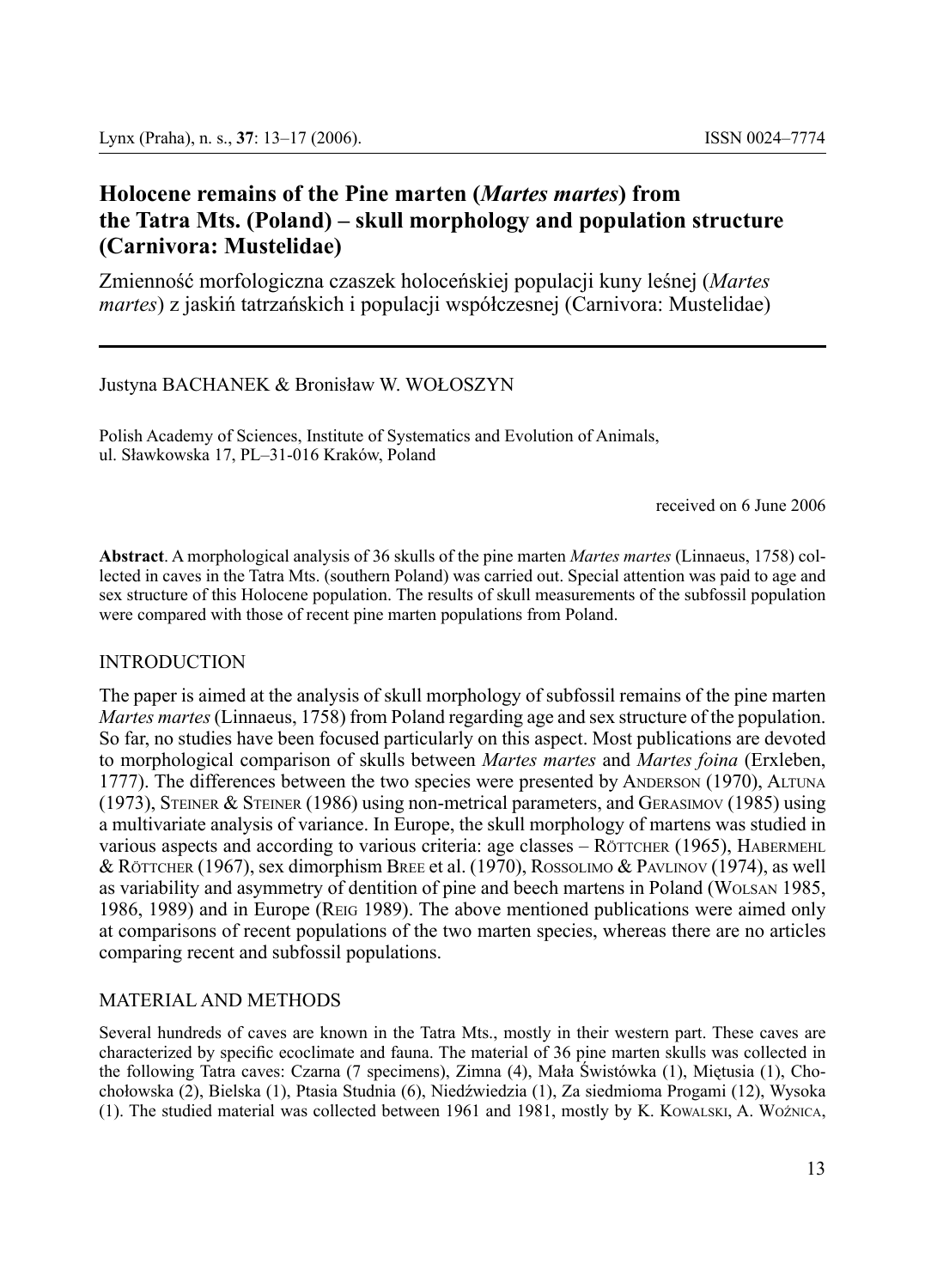M. ZAGÓRNY, M. GEBOŁYS, B. W. WOŁOSZYN and has been deposited in the Institute of Systematics and Evolution of Animals, PAS, in Kraków.

The subfossil skulls of the pine marten were found on the surface of cave floor and most probably are of the Holocene age.

The following measurements were taken: condylobasal length (CBL), alveoli condylobasal length (CBLa); zygomatic width (ZYW); postorbital width (PorW); mastoid width (MstW). Males and females were distinguished on the basis of differences in alveoli condylobasal length (CBLa) and zygomatic width (ZYW).

We used the simplified age classification presented by BUCHALCZYK & RUPRECHT (1989), based on the following characters: (1) state of preservation of sutura internasalis, s. nasomaxillaris, s. nasofrontalis, and s. maxillofrontalis; (2) degree of tooth wear; and (3) crista sagittalis development.

Three age classes were distinguished: (I) young individuals, contours of s. nasomaxillaris, s. nasofrontalis, and s. maxillofrontalis visible; beginning of crista sagittalis formation; rough surface of the toothrow; presumed age: 5–8 months; (II) mature specimens, crista sagittalis situated below the line, rough surface of the toothrow; presumed age: between 9 months and 2 years; (III) old individuals, long crista sagittalis, smooth surface of the toothrow, some teeth may be missing; age: 2 years or more.

The data on skull morphology of the studied Holocene population were compared with the results of measurements of the recent marten population taken from the publication by REIG & RUPRECHT (1989). These authors studied *Martes martes* from four regions of Poland: Masurian and Pomeranian Lakelands, Wielkopolska-Kujawy Lowland, Białowieża Forest, and Silesia.

Since the subfossil material was damaged, it was impossible to take some of the measurements usually taken on recent material. The CBL length of the skull of recent specimens is measured from the anterior margin of incissivi to the posterior margin of *condylus occipitalis*. However, incisors are missing in most subfossil skulls, therefore the CBLa was taken. Results of both measurements taken on the same recent

Table 1. Range and mean values of skull measurements of subfossil and recent martens (males and females separately). Explanations: CBLa – alveolar condylobasal length; CBL – condylobasal length; ZYW – zygomatic width; PorW – postorbital width

| measurement     | Holocene         |             | Recent          |                 |
|-----------------|------------------|-------------|-----------------|-----------------|
|                 | $mean \pm SD$    | min-max     | $mean \pm SD$   | min-max         |
| females         |                  |             |                 |                 |
| CBLa            | $74.97 \pm 1.83$ | 72.15–78.33 | 78.5±4.46       | 72.15–88.15     |
| <b>CBL</b>      |                  |             | $75.0 \pm 4.27$ | 75.50-81.60     |
| <b>ZYW</b>      | $42.68 \pm 2.75$ | 36.47–48.69 | $45.3 \pm 2.40$ | 43.00 - 48.00   |
| PorW            | $18.25 \pm 1.38$ | 16.35-21.50 | $17.3 \pm 6.30$ | $15.30 - 20.00$ |
| males           |                  |             |                 |                 |
| CBLa            | $83.18 \pm 2.22$ | 79.80-88.15 |                 |                 |
| <b>CBL</b>      |                  |             | $85.6 \pm 1.70$ | 82.0-87.90      |
| ZYW             | $47.29 \pm 2.62$ | 43.23–50.70 | $51.1 \pm 3.20$ | 47.6–55.20      |
| PorW            | $19.24 \pm 0.83$ | 17.77-21.01 | $19.1 \pm 6.50$ | $15.8 - 21.30$  |
| all individuals |                  |             |                 |                 |
| CBLa            | 78.50±4.46       | 72.15-88.15 |                 |                 |
| <b>CBL</b>      |                  |             | $82.2 \pm 1.43$ | 78.75-84.75     |
| ZYw             | $44.20 \pm 3.46$ | 36.50–50.70 | $48.2 \pm 1.35$ | 45.30 - 51.60   |
| PorW            | $18.50 \pm 1.55$ | 15.25–22.55 | $18.2 \pm 1.16$ | 15.50-20.65     |

Tab. 1. Zróżnicowanie holoceńskiej populacji kun ze względu na różnorodność badanych parametrów.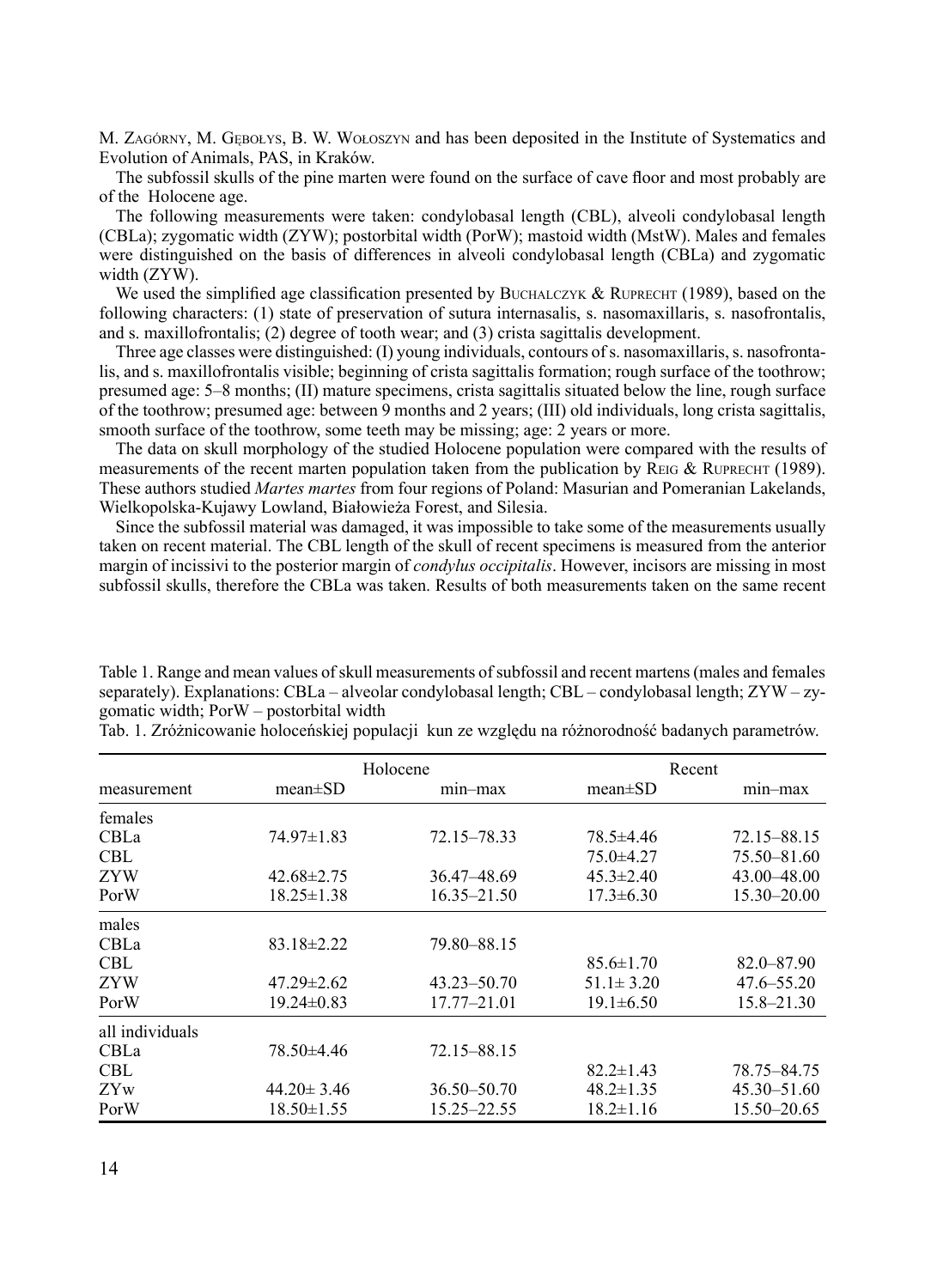specimens were compared. An average difference between the two measurements was 0.6 mm, i.e. 0.01%, being within statistical error limits.

An analysis regarding sex and age structure of the population was carried out. Statistical significance level of all differences was below 0.005. Values were transformed before the statistical analysis. All P- -values reported are two tailed, the T-test of the differences between two means was performed.

## **RESULTS**

Sexual dimorphism and population structure

Both the Holocene and recent marten populations exhibit a distinctive sex dimorphism: males are larger than females. The distinguishing characters are: condylobasal length (CBL) or alveoli condylobasal length (CBLa), and zygomatic width (ZYW). In the subfossil population, differences in CBL and ZYW between the two sexes are statistically significant ( $p \le 0.001$ ). Based on these characters, we classified 15 specimens as females, and 11 as males (Fig. 1), while skull dimensions of the remaining 10 specimens did not allow their classification.

```
Comparison of subfossil and recent material
```
Within the sex groups, the Holocene marten skulls are shorter than the recent ones by 3.85 mm on average (statistically significant difference, p<0.005; Table 1).



Fig. 1. Skull dimensions of Holocene martens – sex groups.

Rys. 1. Zróżnicowanie holoceńskiej populacji kun ze względu na płeć.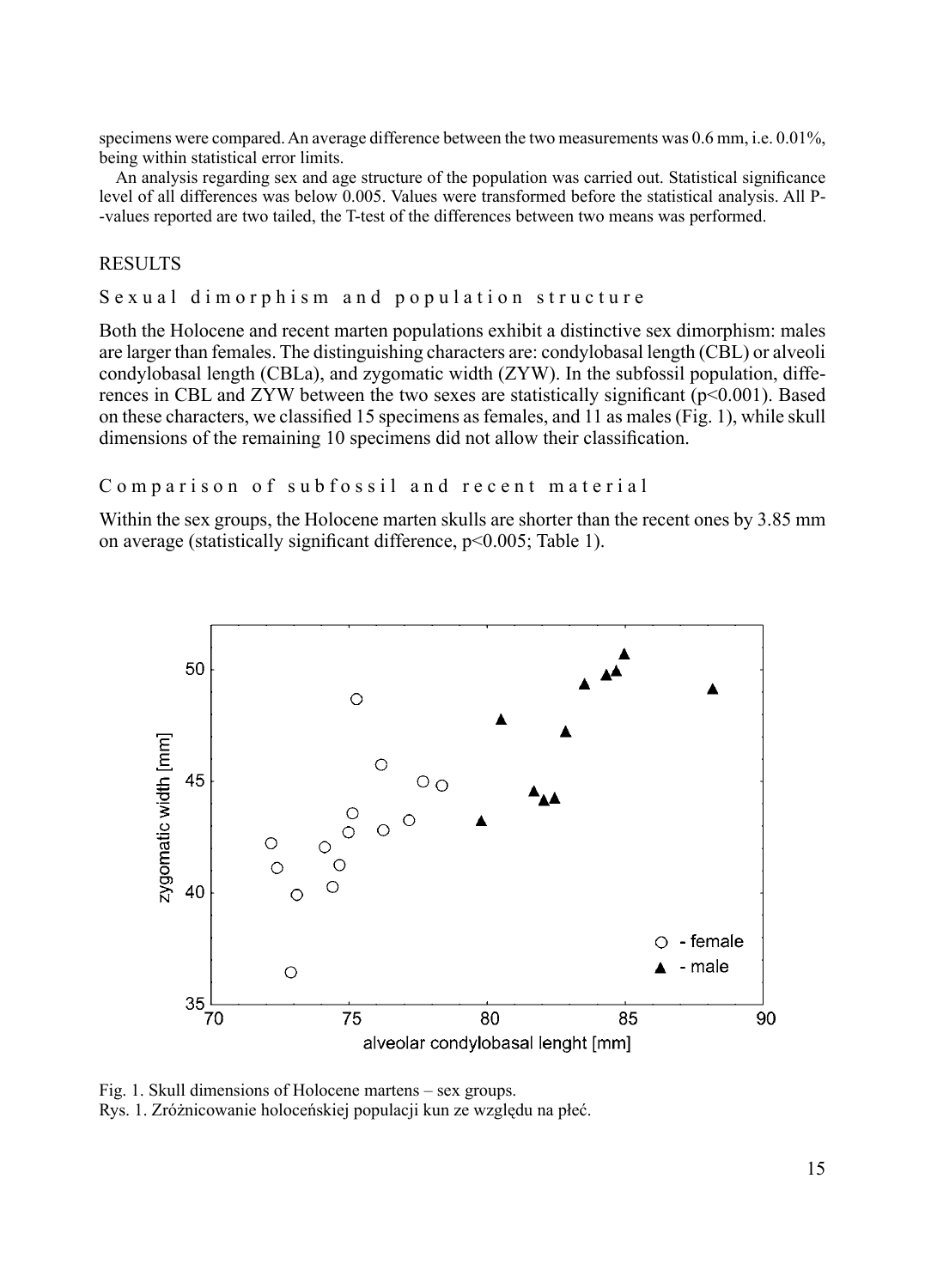

Fig. 2. Sex and age structure of the studied Holocene marten population. Rys. 2. Struktura populacji holoceńskiej pod względem płci i wieku.

Age of individuals

The Holocene marten sample comprises 36 specimens. Most of them are adults from the II age class  $(n=24)$ . Older specimens (of III age class) are less numerous  $(n=10)$ , and only two individuals were classified as young.

#### **DISCUSSION**

Trogloxenes – animals inhabiting caves incidentally or using them as seasonal shelters – are the most numerous group in the fauna of caves. The pine marten *Martes martes* is one of such species: it occurs in caves sporadically but gets through cave corridors far from the entrance.

The authors analysed the structure of a subfossil marten population on the basis of skull morphology. Our results show that the Holocene martens had on average by 3.85 mm smaller skulls than the recent ones. This difference may be related to thermoregulation requirements in different climatic conditions: according to Bergmann's rule animals living in warmer climate tend to have a relatively higher body surface to body mass ratio (e.g. smaller body size) than animals living in colder climate where reduction of relative body surface (e.g. larger body size) is favored. It is likely that the remains of martens from the Tatra caves originate from the Holocene optimal climatic period, Atlantic or Subatlantic, when smaller individuals could easily radiate excess of heat. The results of radiocarbon dating  $(C<sup>14</sup>)$  of the subfossil material could bring a definitive answer to this question.

The age structure analysis was carried out using simplified age categories proposed by Bu-CHALCZYK & RUPRECHT (1989). These authors assessed the age of 596 marten specimens, grouping them into five age groups. For the small Holocene sample  $(n=36)$  we reduced age groups to three. Mature specimens prevailed in our material, while old animals (of 2 or more years of age) were by half less numerous. Young individuals (of less than 8 months) were rare – only two specimens out of the 36. The low proportion of young animals indicates that caves were used by martens as temporary shelters or hunting grounds, not for raising offspring (Fig. 2).